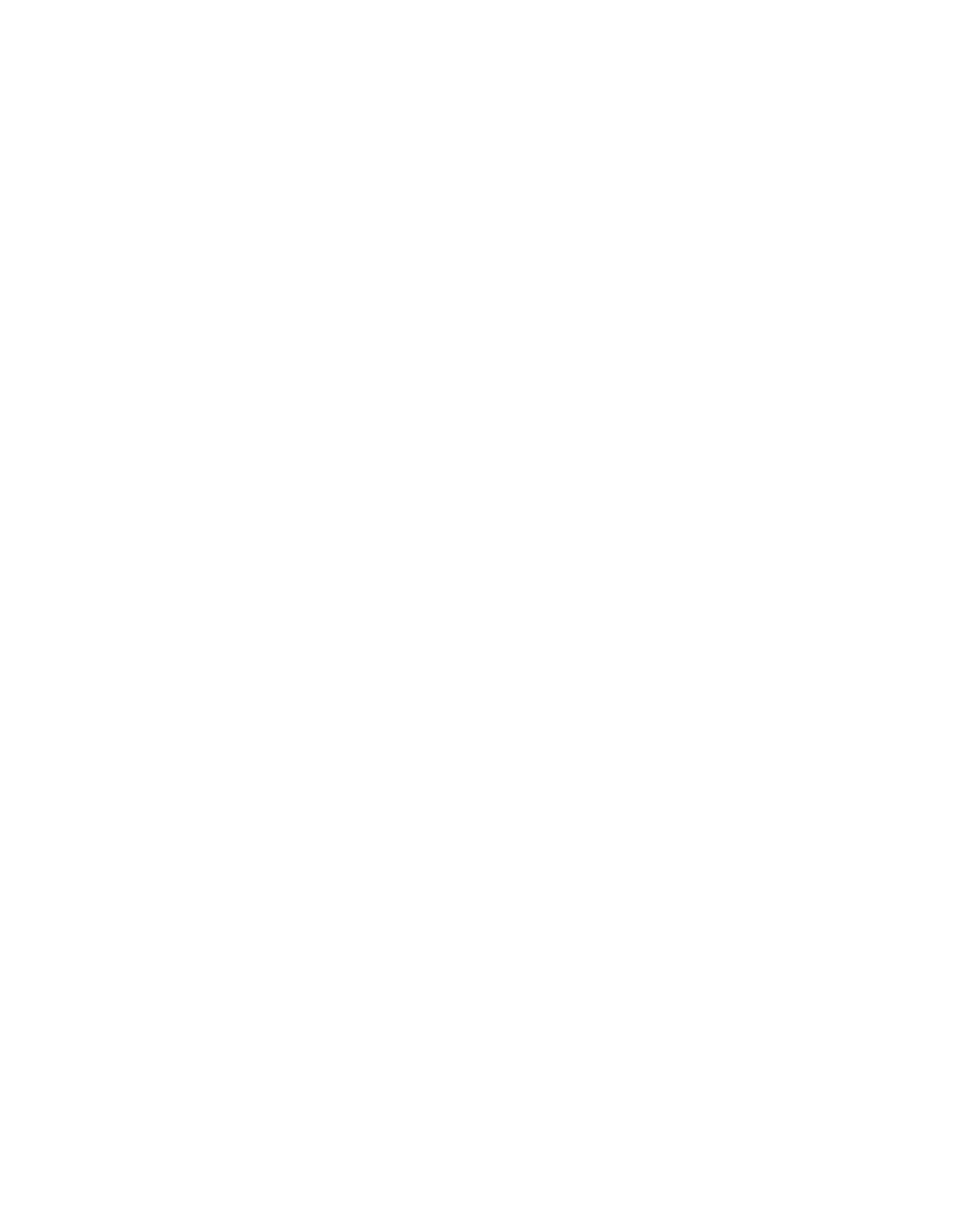## REGULATIONS / RÈGLEMENTS

# **ᐆᒪᔪᓕᕆᓂᕐᒧ ᐱᖁᔭᖅ** R-002-2017 ∩∩S<sup>-</sup> CP-LS<sup>-</sup> ⊲∩ר⊳<sup>66</sup>∩ LCLS 2017-02-03

# ᑐᒃᑑᔮᖅᑑᑉ ᐃᓅᕕᐅᓪᓗ ᓂᒋᖅᐸᓯᐊᓂ ᑐᒃᑐᖏᑦ **ᑲᑎᑦᑐᒋᑦ ᑐᒃᑐᓕᐊᕈᓐᓇᖅᓯᑎᑕᐅᔪᑦ ᑎᓕᓯᔾᔪᑎᒃᑯᑦ**

ᑖᑯᐊ ᒥᑭᓪᓕᕙᓪᓕᐊᖏᓐᓇᕐᑐᑦ ᑐᑦᑐᐃᑦ ᑲᑎᑐᒋᑦ ᑕᐃᑲᓂ ᑐᒃᑑᔮᖅᑑᑉ ᐃᓅᕕᐅᓪᓗ ᓂᒋᖅᐸᓯᐊᓂ ᑐᒃᑐᖏᑦ ᑕᐃᒪᖓᓂ 2010−ᒥᒃ, ᑕᐃᑲᖓ 123,000−ᓴᖏᓐᓂᒃ ᐊᑉᐸᓯᓐᓂᖃᓕᕐᑐᑎᒃ 38,000−ᖏᓐᓂᒃ ᐆᒪᔪᐃᑦ;

ᐊᒻᒪᓗ ᑕᐃᒪᐃᑲᓗᐊᕐᑎᓪᓗᒋᑦ ᑐᒃᑑᔮᖅᑑᑉ ᐃᓅᕕᐅᓪᓗ ᓂᒋᖅᐸᓯᐊᓂ ᑐᒃᑐᖏᑦ ᑖᑯᐊ ᐱᒻᒪᕆᐅᔪᐃᑦ ᓂᕿᒋᔭᒪᕆᐅᒻᒪᑕ, ᐃᓕᖁᓯᖅᑎᒍ, ᐊᒻᒪᓗ ᐱᕙᓪᓕᐊᔪᓕᕆᔨᑯᑎᒍ ᓄᓇᓕᖕᓂ ᖁᓪᓗᕐᑑᒥ;

ᐊᒻᒪᓗ ᑕᐃᒪᐃᑲᓗᐊᕐᑎᓪᓗᒋᑦ ᑖᓐᓇ ᒥᓂᔅᑕ ᐊᖏᕈᑎᒥᓂᒃ ᓇᓗᓇᐃᕐᓯᕗᖅ ᐃᓱᒪᓕᐊᖑᓯᒪᔪᓂ ᑖᑯᓇᖓ ᓄᓇᕗᒻᒥ ᐆᒪᔪᓕᕆᔨᕐᔪᐊᒃᑯᑦ ᑲᑎᒪᔨᖏᓐᓄᑦ ᑲᑎᑦᑐᒋᑦ ᑐᒃᑐᓕᐊᕈᓐᓇᖅᓯᑎᑕᐅᔪᑦ ᑕᐃᑲᓂ ᑐᒃᑑᔮᖅᑑᑉ ᐃᓅᕕᐅᓪᓗ ᓂᒋᖅᐸᓯᐊᓂ ᑐᒃᑐᖏᑦ;

√4L) C∆L∆bكh< Ćd4 ÀLK⊂NY44d، bNLY^L YC ∆YL⊂Þ?N1bªYLºՐ)، ∆qh4Sn ä4L∆ºaºdʿكَالا C∆b<del>o</del> خُرْبْرْدْ ۞ غَارْكَانَ ضَارْبْر

ᐊᒻᒪᓗ ᑕᐃᒪᐃᑲᓗᐊᕐᑎᓪᓗᒋᑦ ᑖᓐᓇ ᒥᓂᔅᑕ ᐅᑉᐱᕆᔭᖓᓂ ᑐᐊᕕᓐᓇᕐᑑᓪᓗᓂᒃ ᐊᒻᒪᓗ ᐊᔾᔨᐅᖏᓐᓂᖏᑦ ᑖᑯᐊ ᐱᔾᔪᑎᐅᔪᑦ ᑕᐊᕕᓐᓇᕐᓗᑎᒃ ᐊᓯᔾᔨᑕᐅᔭᕆᐊᓖᑦ ᑐᑦᑐᑕᐅᕙᑦᑐᑦ ᐃᖃᓱᕐᓗᒋᑦ ᑕᐃᑲᓂ ᑐᒃᑑᔮᖅᑑᑉ ᐃᓅᕕᐅᓪᓗ ᓂᒋᖅᐸᓯᐊᓂ ᑐᒃᑐᖏᑦ;

ᑖᓐᓇ ᒥᓂᔅᑕ, ᐊᖏᖁᑎᖃᖅᑐᑎᒃ ᑖᑯᐊ ᐊᖏᕈᑎᒥᓂᒃ ᓇᓗᓇᐃᕐᓯᕗ ᐃᓱᒪᓕᐊᖑᓯᒪᔪᓂ ᑖᑯᓇᖓ ᓄᓇᕗᒻᒥ ᐆᒪᔪᓕᕆᔨᕐᔪᐊᒃᑯᑦ ᑲᑎᒪᔨᖏᓐᓄᑦ , ᐃᓚᖓᓃᑐᑦ 120, 121, 150, 156, ᐊᒻᒪᓗ 157−ᒥᒃ, ᐊᒻᒪᓗ ᑎᑎᕋᕐᓯᒪᔪᑦ ᐊᕕᒃᑐᖅᓯᒪᔪᓂ 121(b)−ᒥᒃ ᑕᐃᑲᓂ ᐆᒪᔪᓕᕆᓂᕐᒧ ᐱᖁᔭᖅ ᐊᒻᒪᓗ ᓇᓪᓕᐊᒍᑐᐃᓐᓇᕐ ᐃᑲᔪᖅᑐᐃᔪᖅ ᐱᔪᓐᓇᐅᑎᒥᒍᑦ, ᑖᓐᓇ ᐊᑕᔪᖅ ᑖᑯᓇᓂ ᑐᒃᑑᔮᖅᑑᑉ ᐃᓅᕕᐅᓪᓗ ᓂᒋᖅᐸᓯᐊᓂ ᑐᒃᑐᖏᑦ ᑲᑎᑦᑐᒋᑦ ᑐᒃᑐᓕᐊᕈᓐᓇᖅᓯᑎᑕᐅᔪᑦ ᑎᓕᓯᔾᔪᑎᒃᑯᑦ.

1. C®®<sub>o</sub> ∩c<sup>1</sup>/20Fb,

"ᐆᒪᔪᕋᓱᐊᕐᓂᕐᒧᑦ ᐊᕐᕋᒍ" ᑐᑭᖃᖅᐳᖅ ᐊᕐᕌᒍᑕᒫᕐᓯᐅᑎᓂᒃ ᐱᒋᐊᕐᕕᖃᕐᓗᓂ ᔪᓚᐃ 1 ᐊᕐᕌᒍᖓᓂ ᐊᒻᒪᓗ ᐃᓱᓕᕝᕕᖃᓪᓗᓂ ᔫᓂ 30 ᐊᕐᕌᒍᓐᖑᖅᐸᑦ. (harvest year)

"ᑐᒃᑑᔮᖅᑑᑉ ᐃᓅᕕᐅᓪᓗ ᓂᒋᖅᐸᓯᐊᓂ ᑐᒃᑐᖏᑦ" ᑐᑭᓕᒃ ᐃᓘᓐᓇᑦᓯᐊᑎᒍ ᑐᑦᑐᐃᑦ ᓇᓗᓇᐃᕐᑕᐅᓯᒪᔪᖅ ᐊᕙᓗᖓᓂ ⊂∆bσ ∆⊃⊲σ ∢<sup>56</sup>Ρ<sup>6</sup>γ′Lτ<sup>ις</sup> ω⊃ω∆<sup>6</sup>d C<sup>4</sup>U<sup>α</sup>σ. (Bluenose East Caribou Herd)

**2.** (1) ᑲᑎᑦᑐᒋᑦ ᑐᑦᑐᑕᐅᔪᓐᓇᕐᑐᑦ ᐋᖅᑭᒃᓯᔾᔪᑕᐅᕗᑦ ᑕᐃᑯᖓ ᑐᒃᑑᔮᖅᑑᑉ ᐃᓅᕕᐅᓪᓗ ᓂᒋᖅᐸᓯᐊᓂ ᑐᒃᑐᖏᑦ **ITHUC** CAP UCHTUC.

(2) ᲮᲘṢᲐ i كۈكلۈك ھەككىك ئاككى ئاككى ئاككى ئاكتەتبېر ئاكتەتبەر ئاكتەتبەر ئاكتەتبەر ئاكتى ᑐᒃᑐᖏᓂᑦ ᑖᑯᐊ 340−ᖑᔪᑦ ᑐᑦᑐᑕᐅᔪᓐᓇᕐᑐᑦ ᐊᕌᒍᑕᒫᑦ.

(3) <mark>Ċd</mark> Δ/LՐሃÞLC Δρ<sup>ъ</sup>Ր<sup>ແ </sup> ɗ<sup>ե</sup> גרש לאת לאיר <sup>ד</sup>יר Δ לאחר לבים לאחר לבים. ᐋᖅᑭᒃᑕᐅᓯᒪᔪ ᐃᓚᒃᑲᓐᓂᖓᓂ (2)−ᒥᒃ.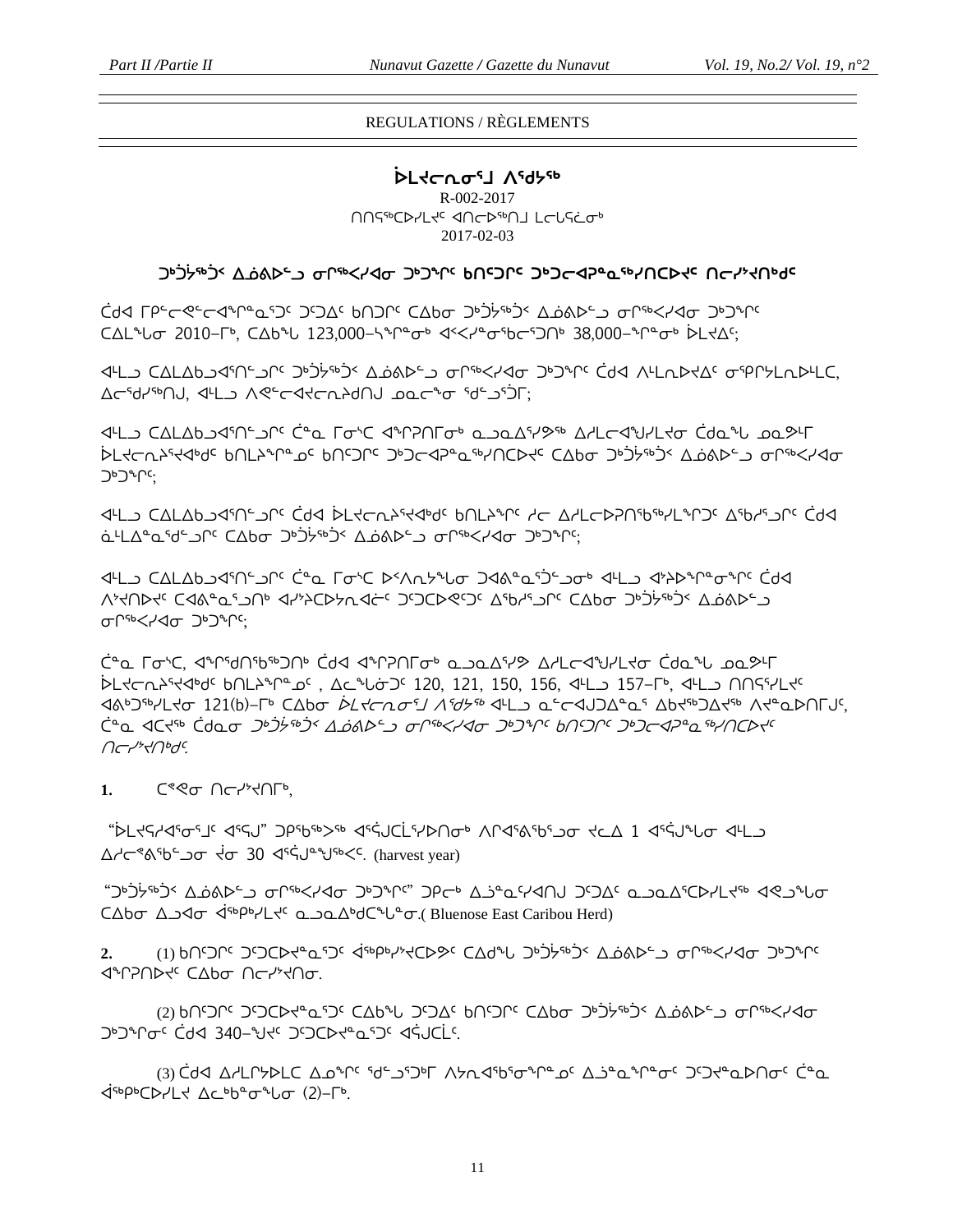(4) אביריטרי לא באבים יחדיים לא היירש לא האטרני לא אדארי יור אלאפיים האירותי היא היירותי הי

**3.** ᐃᓚᒃᑲᓐᓂᖓᓂ 2(3) ᐊᒻᒪᓗ (4)−ᒥᒃ ᐊᑐᐊᕐᑕᐅᓯᒪᔪᑦ ᑖᑯᐊ ᕿᒥᕐᕈᔭᐅᑲᓐᓂᕆᐊᓕᒃ ᐊᑐᐃᓐᓇᐅᓕᑐᐊᖃᑕ ᑖᑯᓄᖓ ᐆᒪᔪᓕᕆᔨᕐᔪᐊᒃᑯᑦ ᑲᑎᒪᔨᖏᓐᓄᑦ ᑖᑯᐊ ᐱᔾᔪᑎᒋᓗᒋᑦ ᐃᓚᖓᓂ 158−ᒥᒃ ᑖᑯᐊ ᐱᖁᔭᖓᓐᓂᑦ, ᑭᓯᐊᓂ ᐊᑐᕈᑎᐅᔪᖅ ᑭᖑᓂᐊᒍ ᑖᑯᐊ:

- (a) ᐊᑐᓕᕐᑎᑕᐅᑎᓪᓗᒍ ᑖᓐᓇ ᑎᓕᓯᔾᔪᑎ ᑖᑯᐊ ᐊᑐᓕᕐᑎᑕᐅᔪᑦ ᓇᓗᓇᐃᕐᑕᐅᓗᑎᒃ ᐃᓱᒪᓕᐊᖑᓯᒪᔪᑦ ᑖᑯᓇᖓ ᐆᒪᔪᓕᕆᔨᕐᔪᐊᒃᑯᑦ ᑲᑎᒪᔨᖏᓐᓄᑦ ᐃᖃᓱᕐᓗᒋᑦ ᑖᑯᐊ ä ŁLAºaºdºJ cºdbo خڧدُمون کەلبەت مەسكىرىنى ئەسكەر ئەككەن
- (b) ଏଠ~ነበር እባይታል በተለማሪያ ነበር እግራነት ነበር እንግራ ነበር እንግራ ነበር እንግራ ነበር እ ä-LAºQSdS) ¿idedo ¿jśrói ∆áab دan drskyda ¿idedo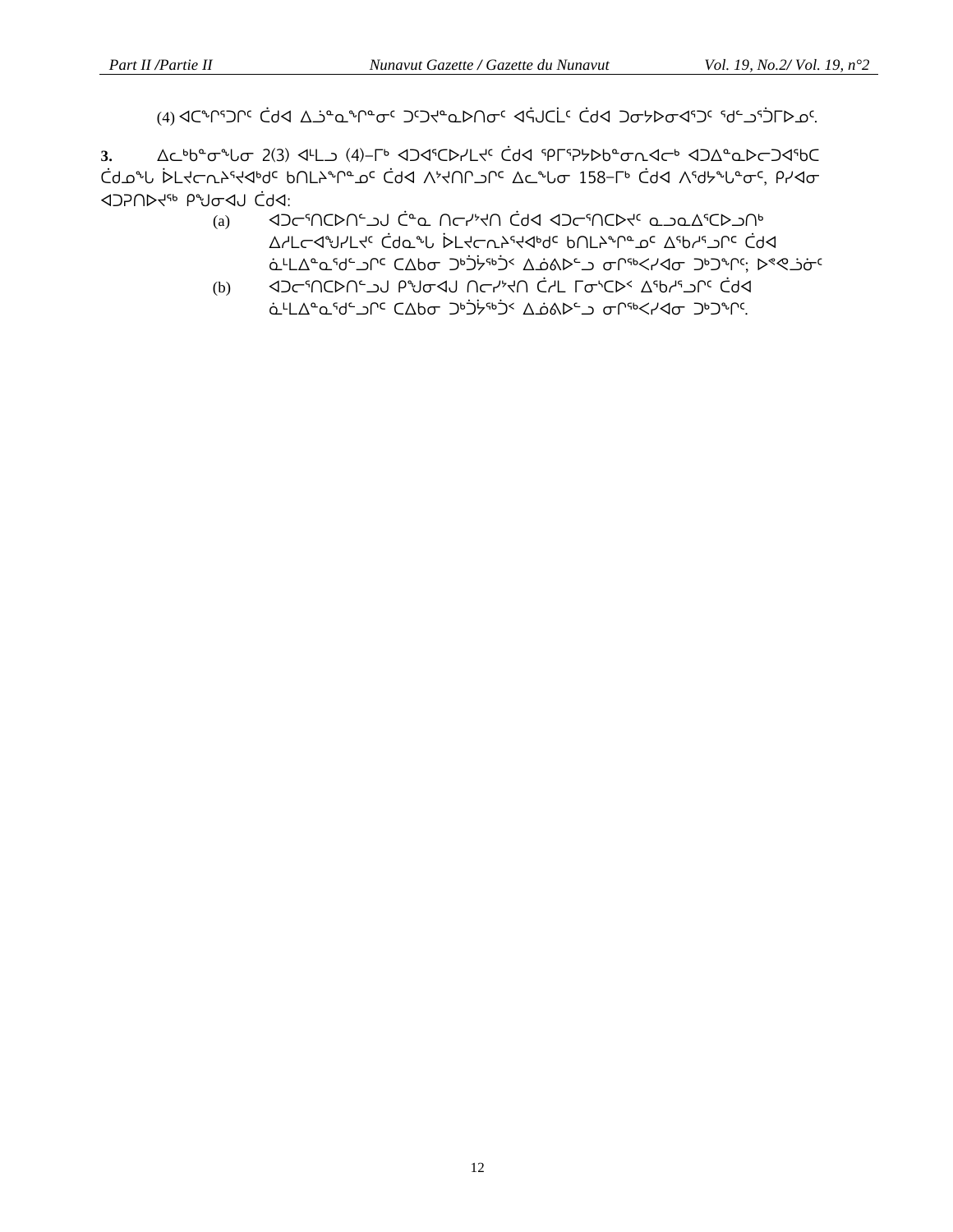# **Q**\_bQ\_ΔbdC<sup>+Le</sup>σ

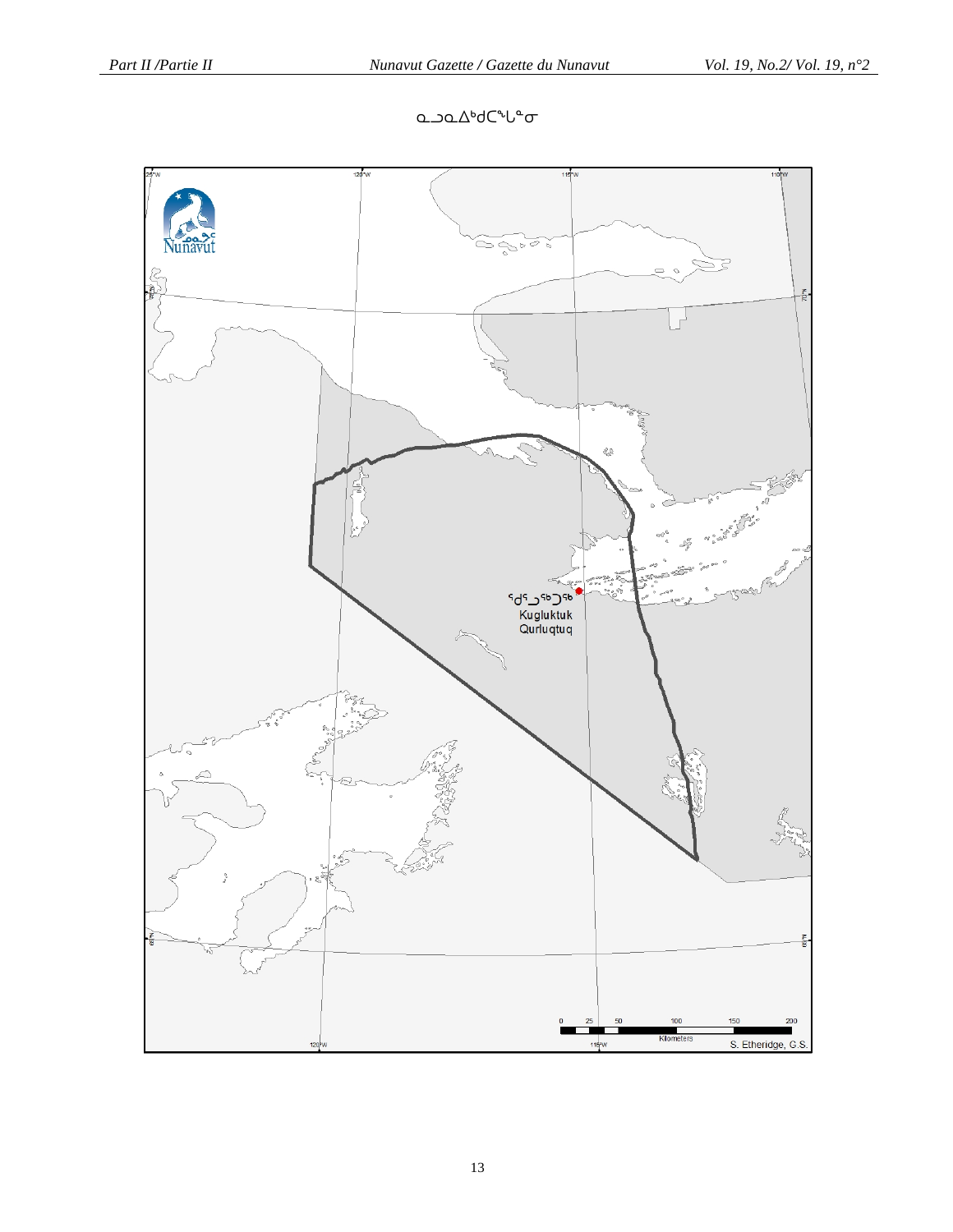#### **KATIKHITJUTAINIK HURRADJANUT MALIGAQ**

R-002-2017 Titirartaumajut Atiliurtimut 2017-02-03

#### **TAHIQPAUM TUKTUUTAIT TUKTUUTAIT AGMIHUAYUIT TAPKUNUNA ATAUTTIMUT PILAAKTUT PIQAQTUQ QAFIUYUNIK**

Huumi hunamikliqaa pipkaifaalaaktuk naunaikhiyut angiyumik ikiklilaaqtunut amigaitilaanginnut tuktut Tahiqpaum tuktuutait ikikliyumiliqhimayut kingunganin ukiunganik 2010, talvuna amigaitun itkuniagutain123,000 immakalunnit 38,000 huraatjat;

Taimalu huumi Tahiqpaum tuktuutait Agmihuayuit anginiqaqtuq niqqainar, pitquhinut, taimalu akhuurutauyut maniliurutiniqmut akhuurutauyuqlu nunagani Kugluktumi;

Taimaluhuumi Minista angiqhimaya nalliak ihuuigiigungni NWMB-kun tapkununa atauttimut pilaaktut piqaqtuq qafiuyunik Tahiqpaum tuktuutait Tuktut Ilauhimaaqtun;

Taimalu huumi NWMB-kunhatya huli ihumaliugutigikgitan mighatigun piumayauyunik hapkununa Tahiqpaum tuktuutait Tuktut Ilauhimaaqtun;

Taimalu huumi Minista ihumagiyungga qilamiurutigilugulu idjuhiit qanuridjutanut ittut piyukhauyut kilamik ihuaqhaidjutikharnik talvani hululikarutainut ikayuutikhanik tapkuan pittiaqnikkuTahiqpaum tuktuutait Tuktut Ilauhimaaqtun;

Minista, talvani malikhugit piyauyaangani ihumaliuktamingnik NWMB-kun, agtani naunaitkutiit 120, 121, 150, 156, taimalu 157, atani naunaitkutit 121(b) ukunani *Huraatjanut Maligait*taimalu tamaita atuqtauyaaginni hakugiutinik, piliuhimakmata ilaurutait *Tahiqpaum tuktuutait Tuktut Ilauhimaaqtun atauttimut Pilaaktut Piqaqtuq Qafiuyunik Atuqvikhainnik*.

**1.** Talvani una Agtukuyauyuk,

"angunahuaqtaaqtait ukiumi" qanurlu ukiuk natkaipan talvuna hivitunia aullaqtirutaani Taaqnirmun Aullaqtirvia 1 agtuni ukiuganunlu taimalu nutkavigilugu nugutpan Immaktirvia 30 aipagu nallitukan. (*harvest year*)

"Tahiqpaum tuktuutait Agmihuayuit" imaitut tamaita tuktuit pakitauhimayun talvani iluani avaatquutilimaittain talvani naunaiyagihimayaini naunaikutihaq . (*Bluenose East Caribou Herd*)

**2.** (1) tapkununa atauttimut pilaaktut piqaqtuq qafiuyunik pinguqtauyut Tahiqpaum tuktuutait Agmihuayuit talvani malikhugit piyauyaangani una Pitkuyauyuni.

(2) tapkununa atauttimut pilaaktut piqaqtuq qafiuyunik talvaga amigainigiit Tahiqpaumtuktuutait Agmihuayuit 340-guyut tuktuit agtuni angunahuaktit .

(3) IhumagiyauyutIt Inuit Kugluktumi inuuhirikhiyaangatlu nunami niqautikhangit immakak tamna tamaat kaffiuyunik tapkununa atauttimut pilaaktut piqaqtuq qafiuyunik naunaiyahimayaini ilangani naunaitkut (2).

(4) Tamaitakaffiuyut tapkununa atauttimut pilaaktut piqaqtuq qafiuyunik talvani agtuni atauttimut pilaaktut piqaqtuq is tuniyauyut tamarmik Kugluktukmiunut.

**3.** Ilangani naunaitkut 2(3) taimalu (4) maliktakhariyait taaffumunga Ilangani ihivgiulugit qilamik ihuaqqat NWMB-kun talvani malikhugit piyauyaangani una naunaitkut158 Maligaqmi, kihimi aulalimaituk talvuna agtulihalikkan uvuna:

- (a) Atuqtipkaqtauliqniq uuminga maligianginni atuquyauyut anggiktauqpat ihumaliuktamingnik NWMB-kun pittiaqhugitrespecting atuqtakhariyainullu pilaarutikhat Tahiqpaum tuktuutait Agmihuayuit; imalunin
- (b) Atuqtipkaqtauliqniq uuminga maligianginni atuqtughani Maligaqmi uvani Ministaap pittiaqhugit atuqtakhariyainullu pilaarutikhat Tuktuutait Agmihuayuit.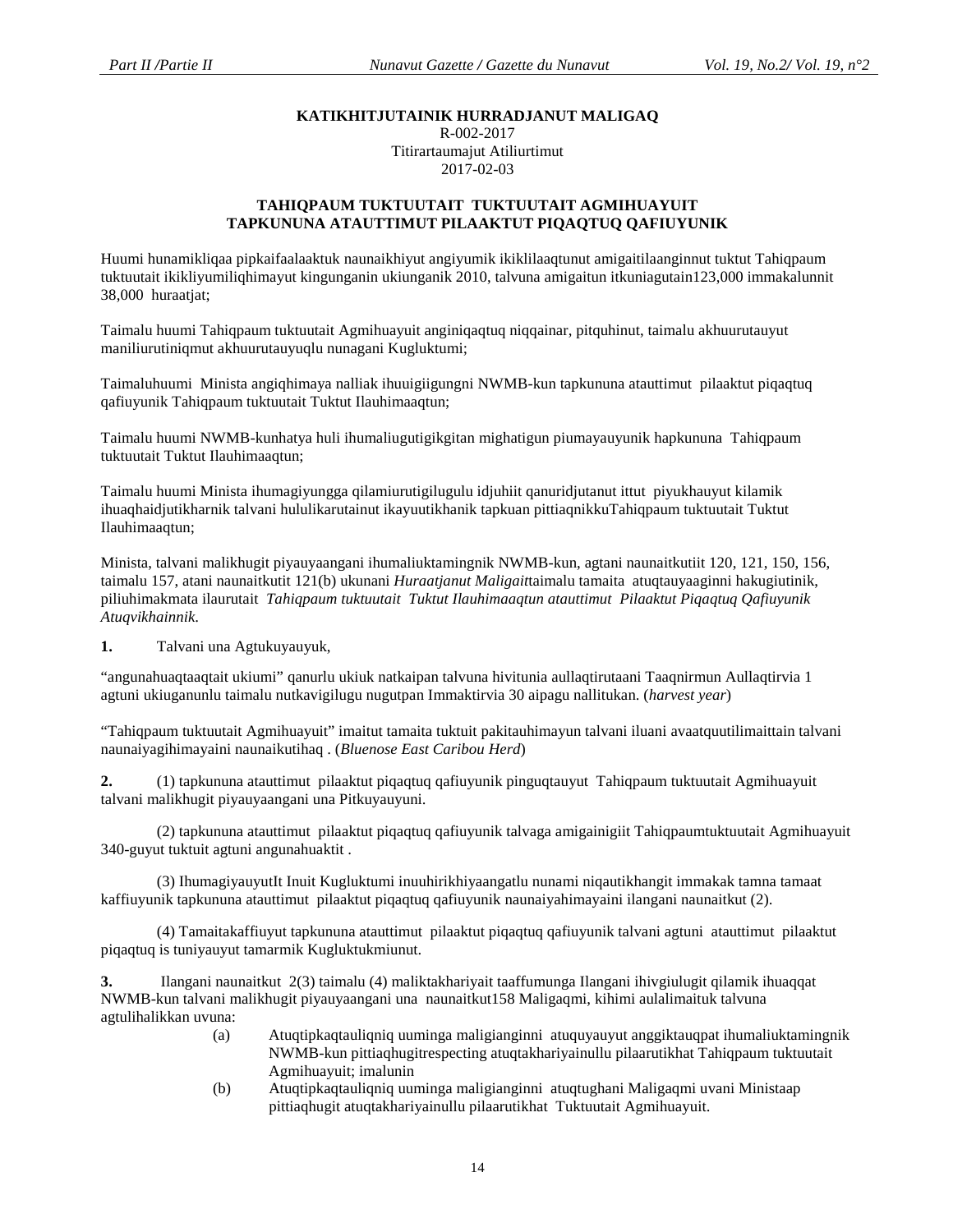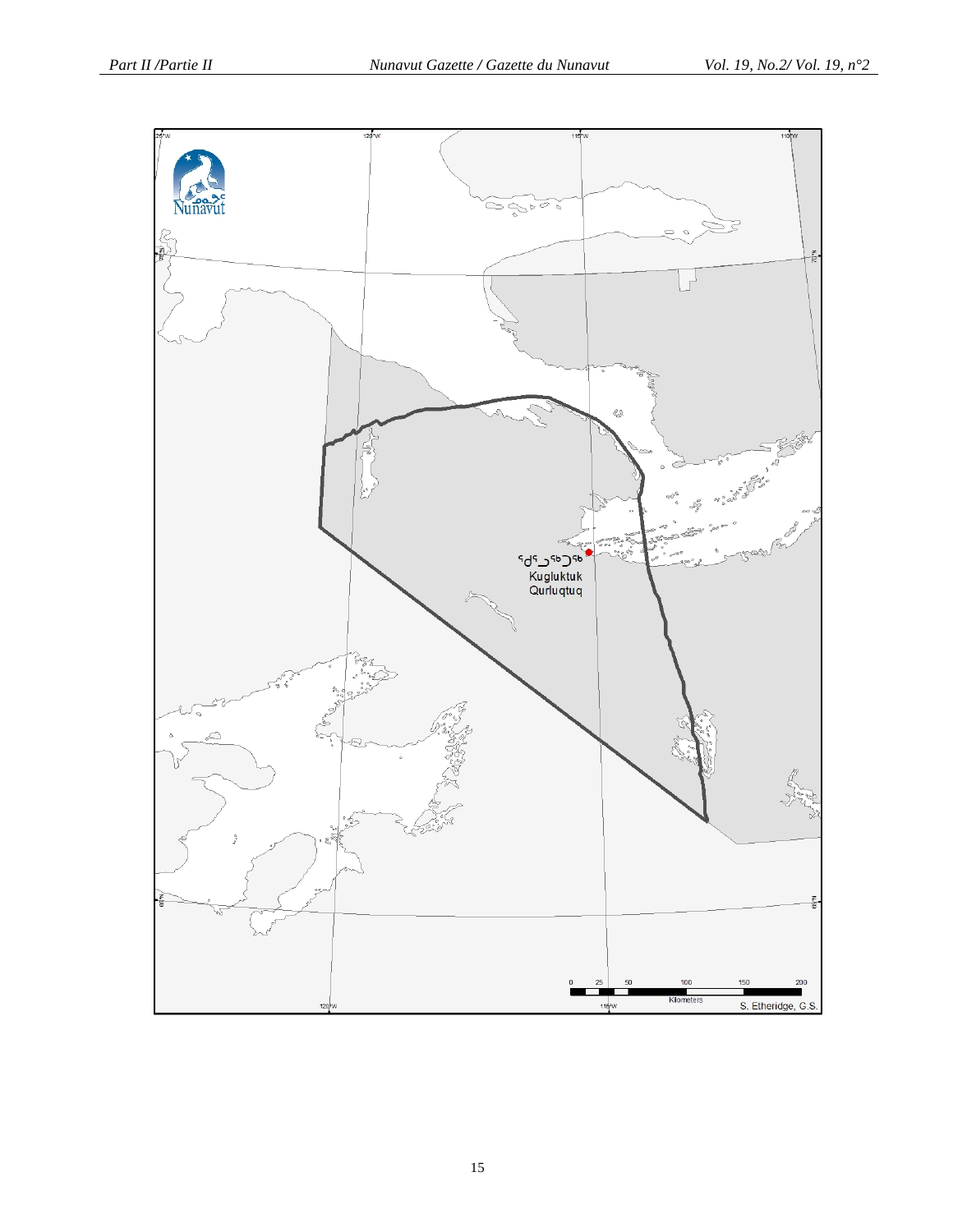# **WILDLIFE ACT**

R-002-2017 Registered with the Registrar of Regulations 2017-02-03

#### **BLUENOSE EAST CARIBOU HERD TOTAL ALLOWABLE HARVEST ORDER**

Whereas there has been a precipitous decline in the population of the Bluenose East Caribou Herd since 2010, from more than approximately 123,000 to approximately 38,000 animals;

And whereas the Bluenose East Caribou Herd is an important food, cultural, and economic resource for the community of Kugluktuk;

And whereas the Minister has accepted a decision of the NWMB on the total allowable harvest for the Bluenose East Caribou Herd;

And whereas the NWMB has not yet made a decision respecting the basic needs level for the Bluenose East Caribou Herd;

And whereas the Minister is of the opinion that urgent and unusual circumstances exist requiring an immediate modification in harvesting activities with respect to the Bluenose Caribou Herd;

The Minister, in accordance with the accepted decision of the NWMB, under sections 120, 121, 150, 156, and 157, and paragraph 121(b) of the *Wildlife Act* and every enabling power, makes the annexed *Bluenose East Caribou Herd Total Allowable Harvest Order*.

#### **1.** In this Order,

"harvest year" means an annual period commencing on July 1 of each year and ending on June 30 of the following year. (*année de récolte*)

"Bluenose East Caribou Herd" means all caribou found within the boundaries of the area set out in the schedule. (*harde de caribous de Bluenose-Est*)

**2.** (1) A total allowable harvest is established for the Bluenose East Caribou Herd in accordance with this Order.

(2) The total allowable harvest from the population of the Bluenose East Caribou Herd is 340 caribou for each harvest year.

(3) It is presumed that the Inuit of Kugluktuk have a basic need for at least the full amount of the total allowable harvest set in subsection (2).

(4) The full amount of the total allowable harvest for each harvest year is allocated to the community of Kugluktuk.

**3.** Subsections 2(3) and (4) are subject to review as soon as practicable by the NWMB in accordance with section 158 of the Act, but remain in effect until the earlier of:

- (a) the coming into force of an Order to implement an accepted decision of the NWMB respecting the basic needs level for the Bluenose East Caribou Herd; or
- (b) the coming into force of a subsequent Order of the Minister respecting the basic needs level for the Bluenose East Caribou Herd.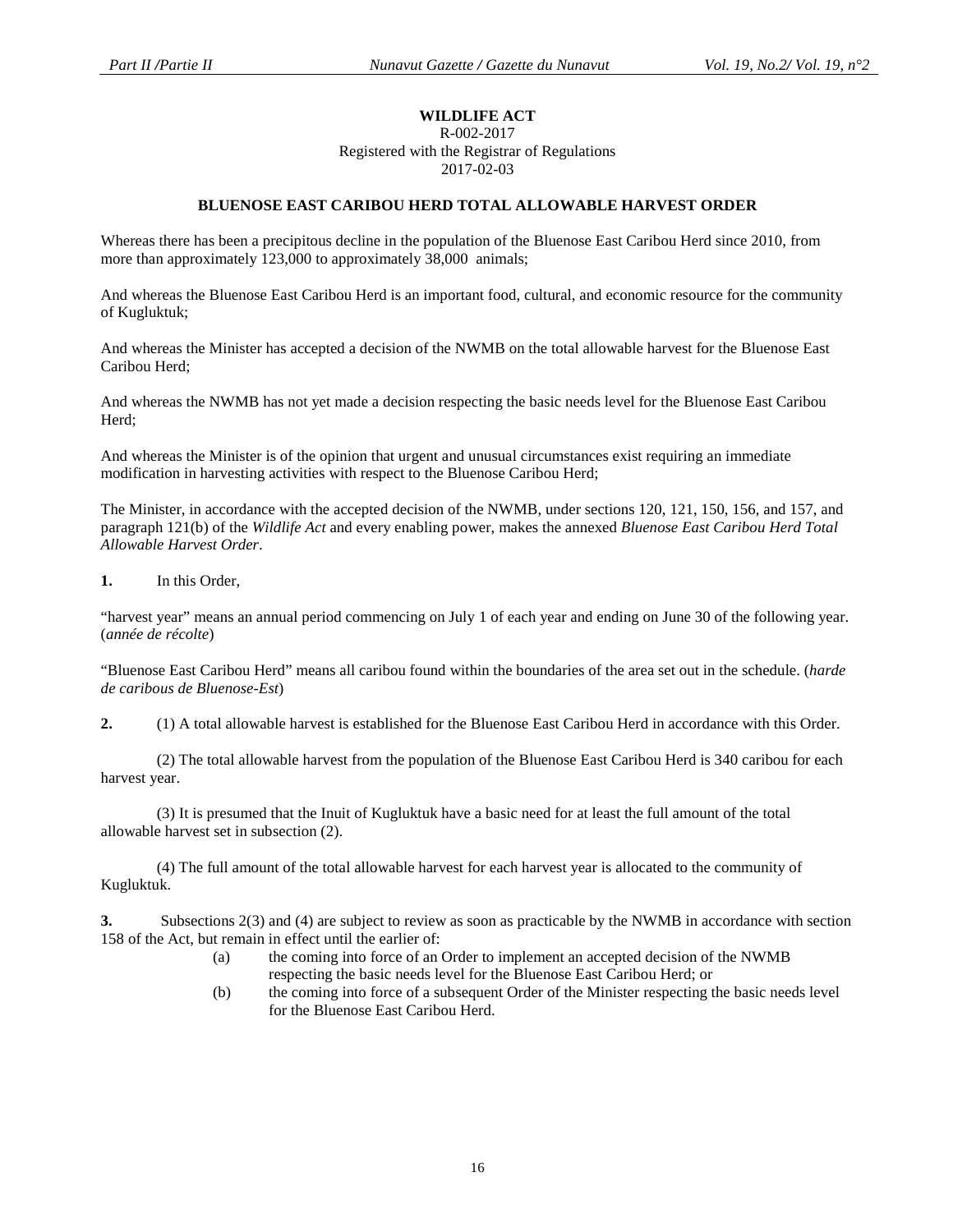Schedule

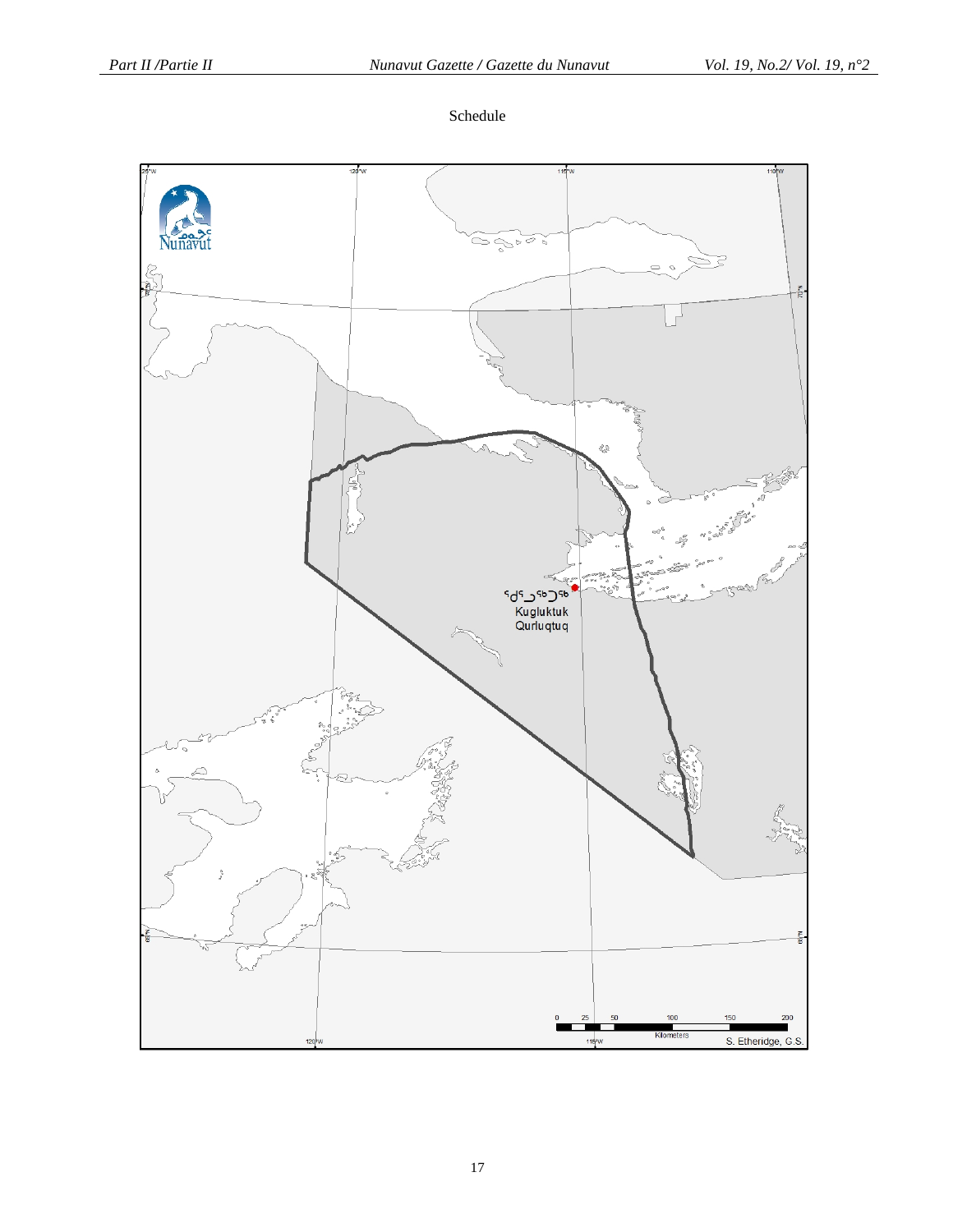# **LOI SUR LA FAUNE ET LA FLORE**

#### R-002-2017

Enregistré auprès du registraire des règlements 2017-02-03

#### **ARRÊTÉ CONCERNANT LA RÉCOLTE TOTALE AUTORISÉE À L'ÉGARD DE LA HARDE DE CARIBOUS DE BLUENOSE-EST**

Attendu :

le brusque déclin de la population de la harde de caribous de Bluenose-Est depuis 2010, qui est passée d'environ 123 000 individus à environ 38 000;

que la harde de caribous de Bluenose-Est constitue une importante ressource alimentaire, culturelle et économique pour la collectivité de Kugluktuk;

que le ministre a accepté une décision du CGRFN concernant la récolte totale autorisée pour la harde de caribous de Bluenose-Est;

que le CGRFN n'a pas encore pris de décision concernant le contingent de base pour la harde de caribous de Bluenose-Est;

que le ministre est d'avis qu'il existe des circonstances urgentes et exceptionnelles exigeant la modification immédiate des activités de récolte à l'égard de la harde de caribous de Bluenose-Est,

le ministre, conformément à la décision du CGRFN acceptée et en vertu des articles 120, 121, 150, 156 et 157 et de l'alinéa 121b) de la *Loi sur la faune et la flore* et de tout pouvoir habilitant, prend l'*Arrêté concernant la récolte totale autorisée à l'égard de la harde de caribous de Bluenose-Est,* ci-après.

**1.** Les définitions qui suivent s'appliquent au présent arrêté.

« année de récolte » Période annuelle commençant le 1<sup>er</sup> juillet de chaque année et se terminant le 30 juin de l'année suivante. (*harvest year*)

« harde de caribous de Bluenose-Est » Tous les caribous qui se trouvent dans les limites de la zone figurant à l'annexe. (*Bluenose East Caribou Herd*)

**2.** (1) Une récolte totale autorisée est établie pour la harde de caribous de Bluenose-Est en conformité avec le présent arrêté.

(2) La récolte totale autorisée au sein de la population de la harde de caribous de Bluenose-Est est de 340 caribous pour chaque année de récolte.

(3) Il est présumé qu'au moins l'intégralité de la récolte totale autorisée qui est précisée au paragraphe (2) constitue un besoin essentiel pour les Inuit de Kugluktuk.

(4) L'intégralité de la récolte totale autorisée pour chaque année de récolte est attribuée à la collectivité de Kugluktuk.

**3.** Les paragraphes 2(3) et (4) sont assujettis à un examen dans les plus brefs délais par le CGRFN conformément à l'article 158 de la Loi, mais demeurent en vigueur jusqu'à la première des dates suivantes :

- a) la date d'entrée en vigueur d'un arrêté visant la mise en œuvre *d'une* décision du CGRFN acceptée concernant le contingent de base pour la harde de caribous de Bluenose-Est;
- b) la date d'entrée en vigueur d'un arrêté subséquent du ministre concernant le contingent de base pour la harde de caribous de Bluenose-Est.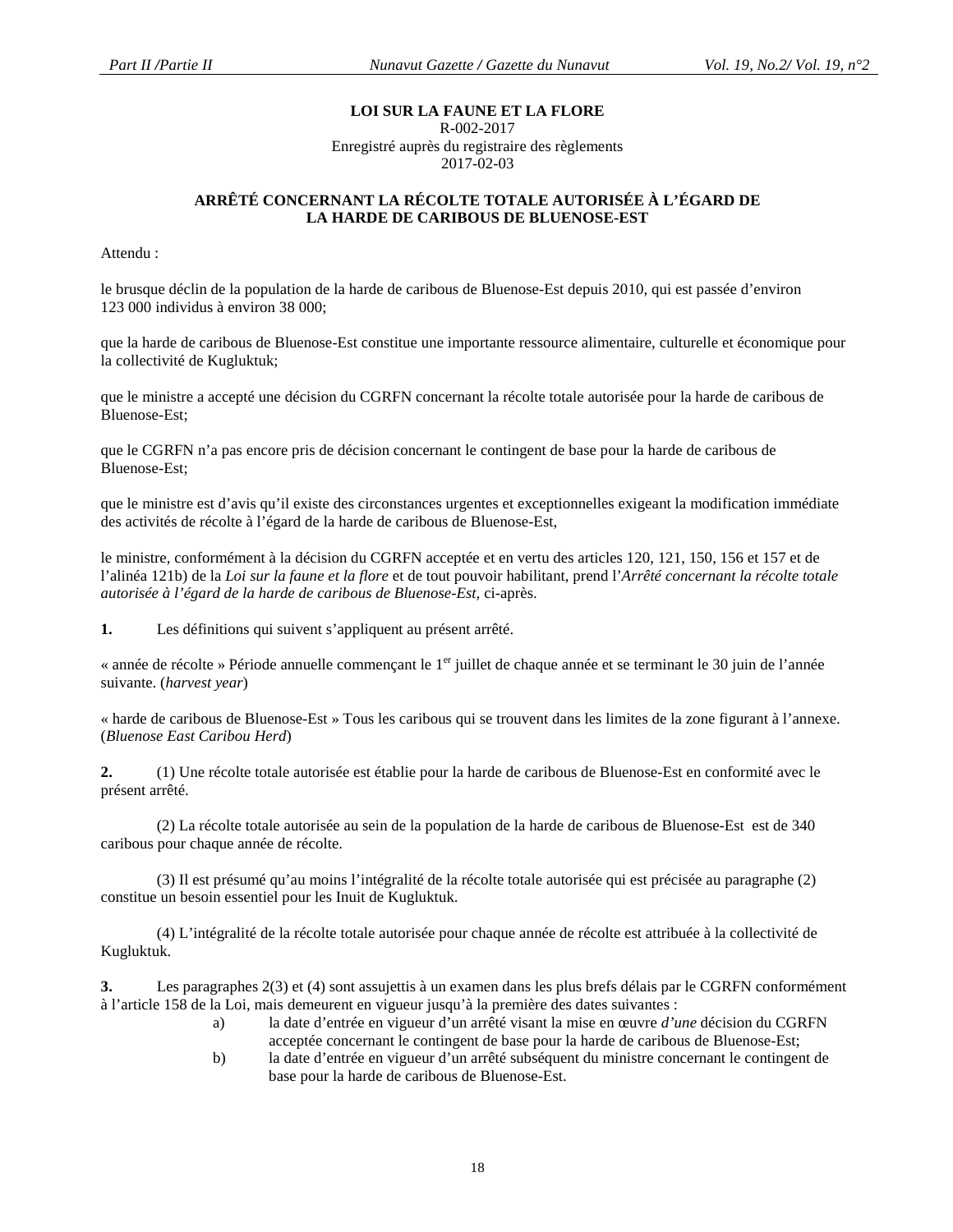Annexe